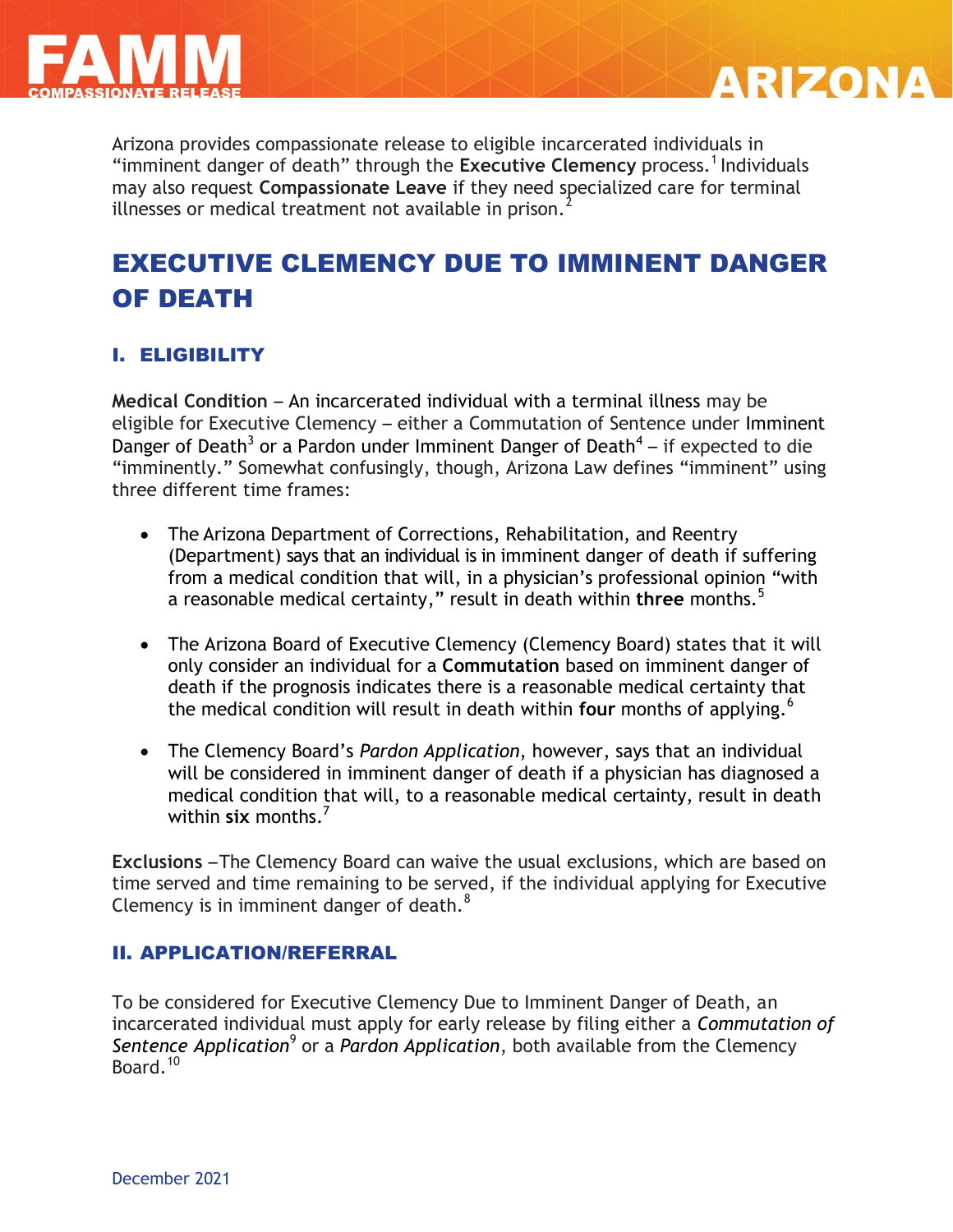Although the Governor has exclusive authority to grant Executive Clemency, the Clemency Board must first make its recommendation.<sup>11</sup> Any applications sent directly to the Governor are forwarded to the Clemency Board for processing.<sup>12</sup>

### III. DOCUMENTATION AND ASSESSMENT

**Statutory Eligibility/Time Computation Unit** – For all Executive Clemency requests, the Department's Time Computation Unit first determines whether the incarcerated person meets the statutory eligibility requirements.<sup>13</sup> The Department rules also state that the individual must have served two years from the "sentence begin date" and not be within one year of release, parole eligibility date, or earliest release date.<sup>14</sup> However, the Board can waive those two requirements if an individual is in imminent danger of death.<sup>15</sup> The Unit then forwards the application to the Medical Services Division Grievance Coordinator/Investigator (Coordinator) within one work day. $16$ 

**Review** – After ensuring that the application is complete, the Coordinator forwards the application to the Medical Services Division Medical Director (or the Medical Director's designee).<sup>17</sup> Within one work day from receipt, the Medical Director must review the application for medical eligibility and send it back to the Coordinator.<sup>18</sup>

- Not Eligible If the Medical Director decides the incarcerated person is **not** medically eligible, the application is forwarded back to the Time Computation Unit and the Clemency Board within one day. The Unit forwards the "denied packet" to the assigned corrections officer who then gives the information to the individual.<sup>19</sup>
- Eligible If the Medical Director decides the individual is medically eligible, the Coordinator must request a medical summary from the on-site medical provider within one work day.<sup>20</sup> The on-site provider must send the summary back to the Coordinator within one work day and must include the person's diagnosis, treatment plan, current medical status, and prognosis.<sup>21</sup>

**Discharge Plan** – The Coordinator must work with the medical provider on a "detailed discharge plan" that includes residential housing plans, the names of those who are expected to live with and care for the individual, and any "continuity of care" planning. $^{22}$ 

### IV. DECISION-MAKING PROCESS

**Decision-Maker** – As referenced above, the Governor has exclusive authority to grant Executive Clemency.<sup>23</sup> However, the Governor may not grant it unless the Arizona Board of Executive Clemency has first recommended it.<sup>24</sup> Thus, although the Governor is the ultimate decision-maker, the Board has a key role in the decision.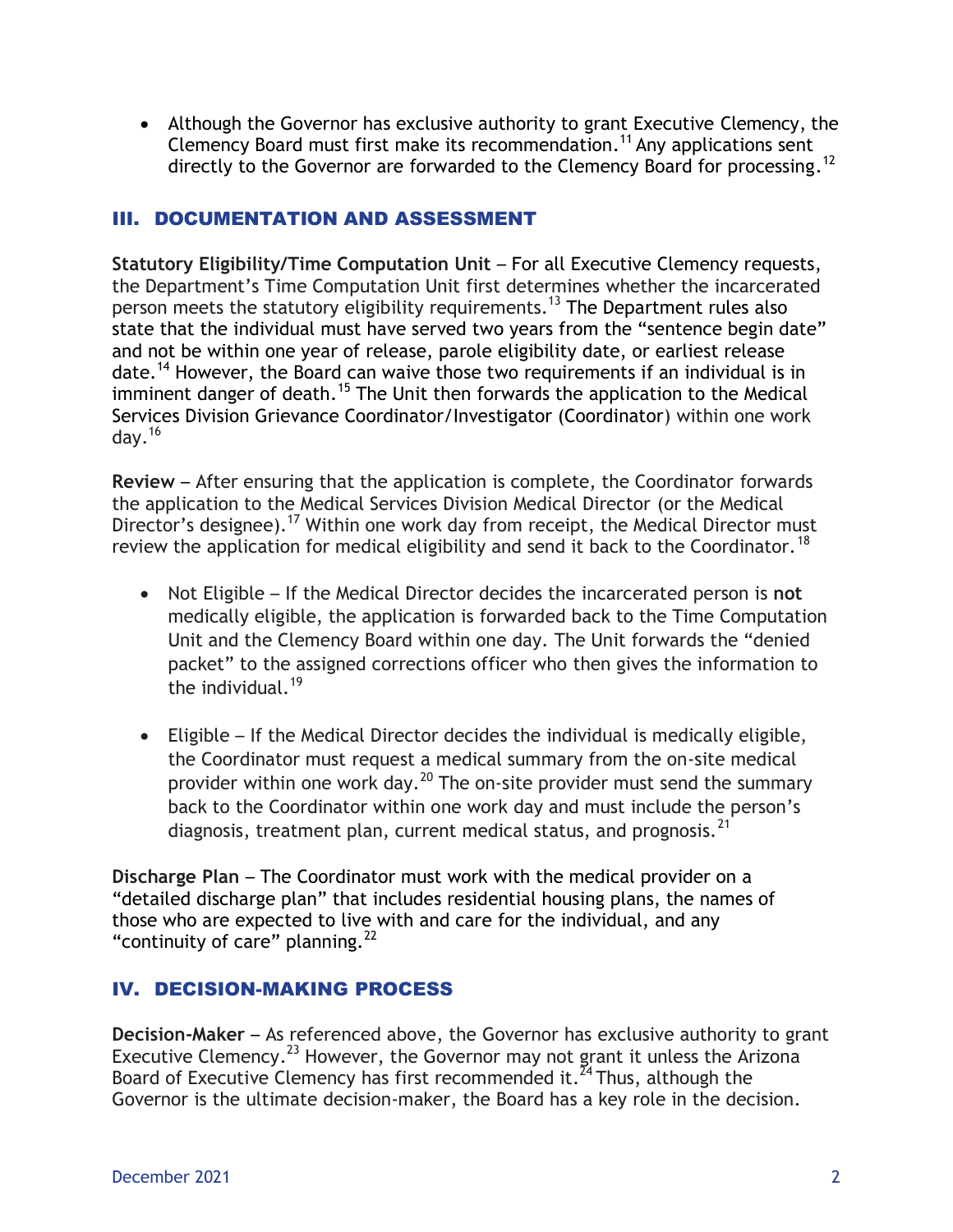**Hearing: Arizona Board of Executive Clemency** – Clemency hearings are open to the public and are generally informal.<sup>25</sup> The Clemency Board allows incarcerated individuals to be represented by counsel at the hearings. $^{26}$ 

- Priority Scheduling The Clemency Board policy states that the Board's Executive Director must make every effort to accommodate "priority scheduling" for hearing Commutation requests involving individuals who are in imminent danger of death.<sup>27</sup> (Note, however, the Board's guidelines do not reference a priority schedule for individuals in imminent danger of death who are seeking a Pardon.)<sup>28</sup>
- Notice The usual notice requirements do not apply for Executive Clemency cases before the Board that involve incarcerated individuals who are in imminent danger of death. $^{29}$
- Testimony Upon request, the medical provider who prepared the clinical diagnosis will provide testimony before the Clemency Board.<sup>30</sup>

The Clemency Board must forward recommendations for Commutation based on imminent danger of death to the Governor within seven working days.<sup>31</sup> Based on the available public information, there is no such expedited time frame for Pardon recommendations, and the Board has stated that seeking a Pardon is a "lengthy and time consuming process."<sup>32</sup>

**Governor's Decision** – When a Clemency Board recommendation to grant a Commutation is unanimous, it automatically becomes effective if the Governor does not act upon it within 90 days.  $33$  There is no such requirement or designated time frame for Pardon recommendations, and the Governor can respond at any time.<sup>34</sup>

## V. POST-DECISION

### **Denials and Appeal Rights**

- Commutations An incarcerated individual cannot appeal the denial of a Commutation request at any stage of the process and neither the Governor nor the Clemency Board is legally required to provide a reason for denial.<sup>35</sup> After a denial, there are general time restrictions on when an individual may reapply for a Commutation;<sup>36</sup> however, those are waived if the reapplication is based on imminent danger of death due to a medical condition.<sup>37</sup>
- Pardons If the Board votes not to recommend a Pardon or if the Governor denies the application, the individual may apply again in three years from the date of the Board's decision.<sup>38</sup>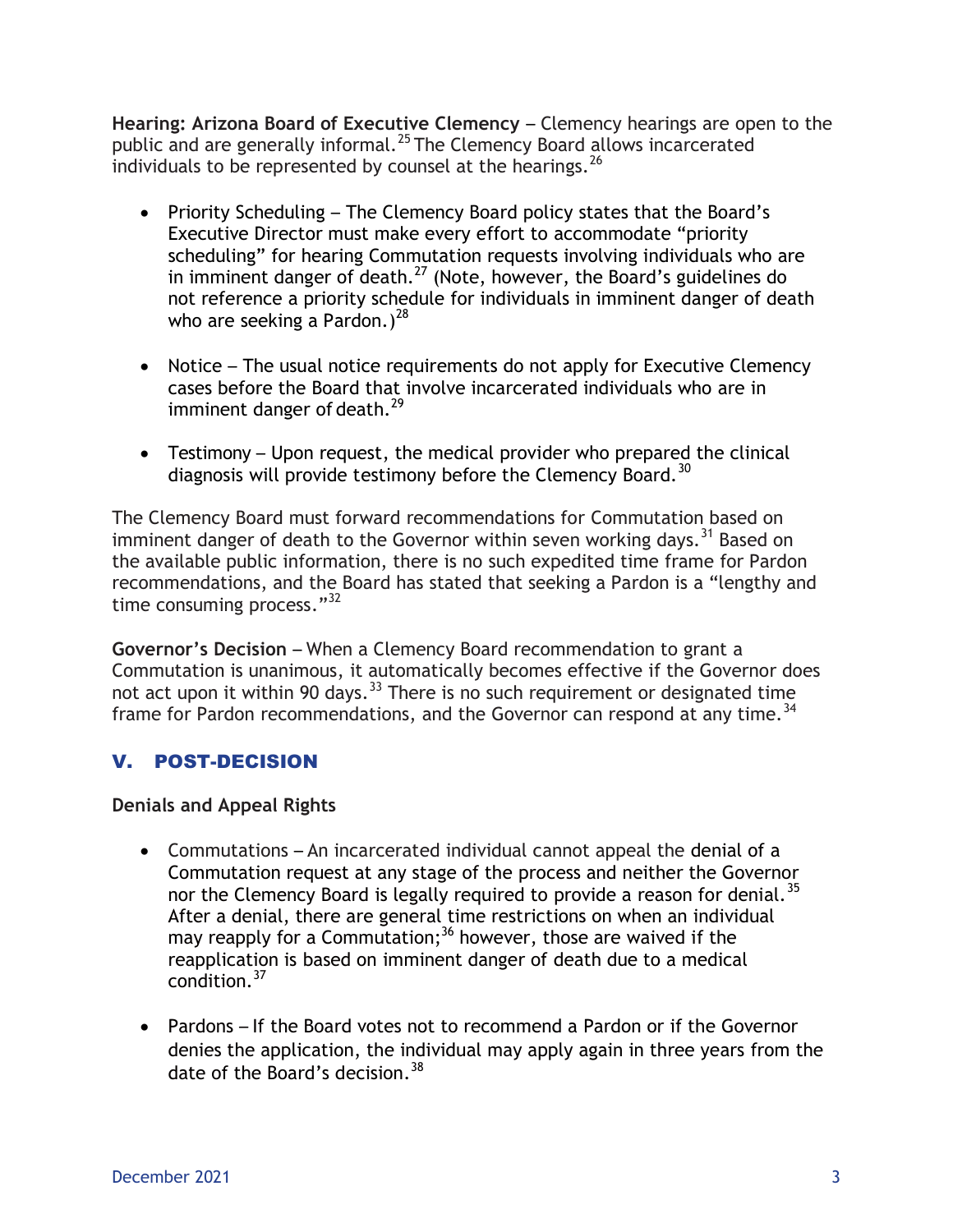### VI. REPORTING/STATISTICS

Arizona law does not require that the Governor or Clemency Board report its decisions. However, the Clemency Board responded to FAMM's request for information and provided the following information:

- In 2019, the Clemency Board received 12 requests for Executive Clemency Due to Imminent Danger of Death:<sup>39</sup>
	- $\circ$  The Board recommended two individuals to the Governor for Executive Clemency, and he granted release for both. The Board recommended three additional individuals for Executive Clemency to the Governor, but they died before he took action.
	- $\circ$  The Board denied six individuals, and those applications did not move forward to the Governor.
	- $\circ$  The Board denied one individual because the Department had already granted him release under a different authority.
- In 2020, the Clemency Board received requests from nine individuals for Executive Clemency Due to Imminent Danger of Death. It recommended, and the Governor granted, release for all nine people.<sup>40</sup>

## COMPASSIONATE LEAVE

Arizona law states that the Department of Corrections, Rehabilitation, and Reentry (Department) may authorize Compassionate Leave, defined as a temporary removal or release for the purpose of furnishing medical treatment not available at the prison.<sup>41</sup>

- Note that the Department's public information says Compassionate Leave can only be authorized for a "verified terminal illness,"<sup>42</sup> which contradicts the statute.
- The statute says that individuals released on Compassionate Leave are not on "inmate status."<sup>43</sup> However, it also says that they are still under the Department's jurisdiction "until the terms of community supervision are met."<sup>44</sup>

There is no other publicly available information on eligibility criteria, the Department's decision-making process, or how many individuals the Department has granted Compassionate Leave due to a medical condition.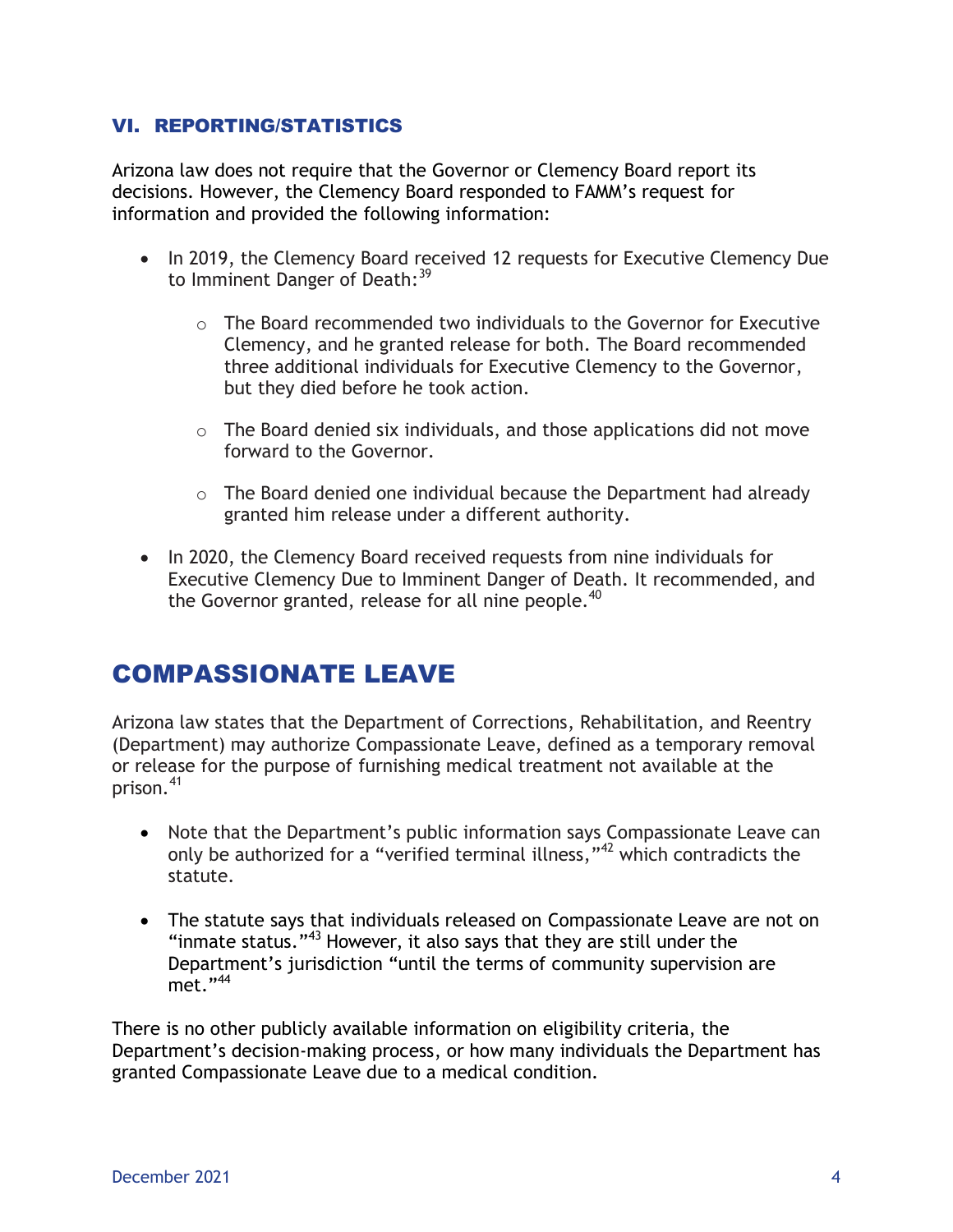## ARIZONA COMPASSIONATE RELEASE PRIMARY LEGAL SOURCES

### EXECUTIVE CLEMENCY DUE TO IMMINENT DANGER OF DEATH

#### **State Constitution**

Arizona Constitution, Article V, § 5, available through the Arizona State Legislature, https://www.azleg.gov/viewDocument/?docName=http://www.azleg.gov/const/5/5.htm.

#### **Statute**

Arizona Revised Statutes, § 31-403 (D) (2020), available through the Arizona State Legislature, https://www.azleg.gov/viewdocument/?docName=https://www.azleg.gov/ars/31/00403.htm.

#### **Regulations**

Arizona Administrative Code, Title 5, Chapter 4: Board of Executive Clemency (2008), available through the Arizona Secretary of State, [https://apps.azsos.gov/public\\_services/Title\\_05/5-04.pdf.](https://apps.azsos.gov/public_services/Title_05/5-04.pdf)

#### **Agency Policy/Publications**

Arizona Board of Executive Clemency, Board Policy #109, Pardon Hearings (July 6, 2017), [https://boec.az.gov/sites/default/files/documents/files/109-Pardon%20Hearings\\_0.pdf.](https://boec.az.gov/sites/default/files/documents/files/109-Pardon%20Hearings_0.pdf)

Arizona Board of Executive Clemency, Board Policy #114, Commutation of Sentence (May 7, 2018), [https://boec.az.gov/sites/default/files/documents/files/114-](https://boec.az.gov/sites/default/files/documents/files/114-Commutation%20of%20Sentence%20Rev%2005-2018.pdf) [Commutation%20of%20Sentence%20Rev%2005-2018.pdf.](https://boec.az.gov/sites/default/files/documents/files/114-Commutation%20of%20Sentence%20Rev%2005-2018.pdf)

Arizona Board of Executive Clemency, Frequently Asked Questions (2018), [https://boec.az.gov/helpful-information/frequently-asked-questions.](https://boec.az.gov/helpful-information/frequently-asked-questions)

Arizona Board of Executive Clemency, *Commutation of Sentence Application* (2019), [https://boec.az.gov/sites/default/files/documents/files/Commutation%20Application%202-28-](https://boec.az.gov/sites/default/files/documents/files/Commutation%20Application%202-28-19.pdf) [19.pdf.](https://boec.az.gov/sites/default/files/documents/files/Commutation%20Application%202-28-19.pdf)

Arizona Board of Executive Clemency, *Pardon Application* (2013), 1, [https://boec.az.gov/sites/default/files/documents/files/Pardon%20Application\\_0.pdf.](https://boec.az.gov/sites/default/files/documents/files/Pardon%20Application_0.pdf)

Arizona Department of Corrections, Rehabilitation, and Reentry, Department Order Manual, Department Order 1002-Inmate Release Eligibility System (Nov. 30, 2020), § 1.11.3, [https://corrections.az.gov/sites/default/files/policies/1000/1002\\_031021.pdf.](https://corrections.az.gov/sites/default/files/policies/1000/1002_031021.pdf)

(continued on next page)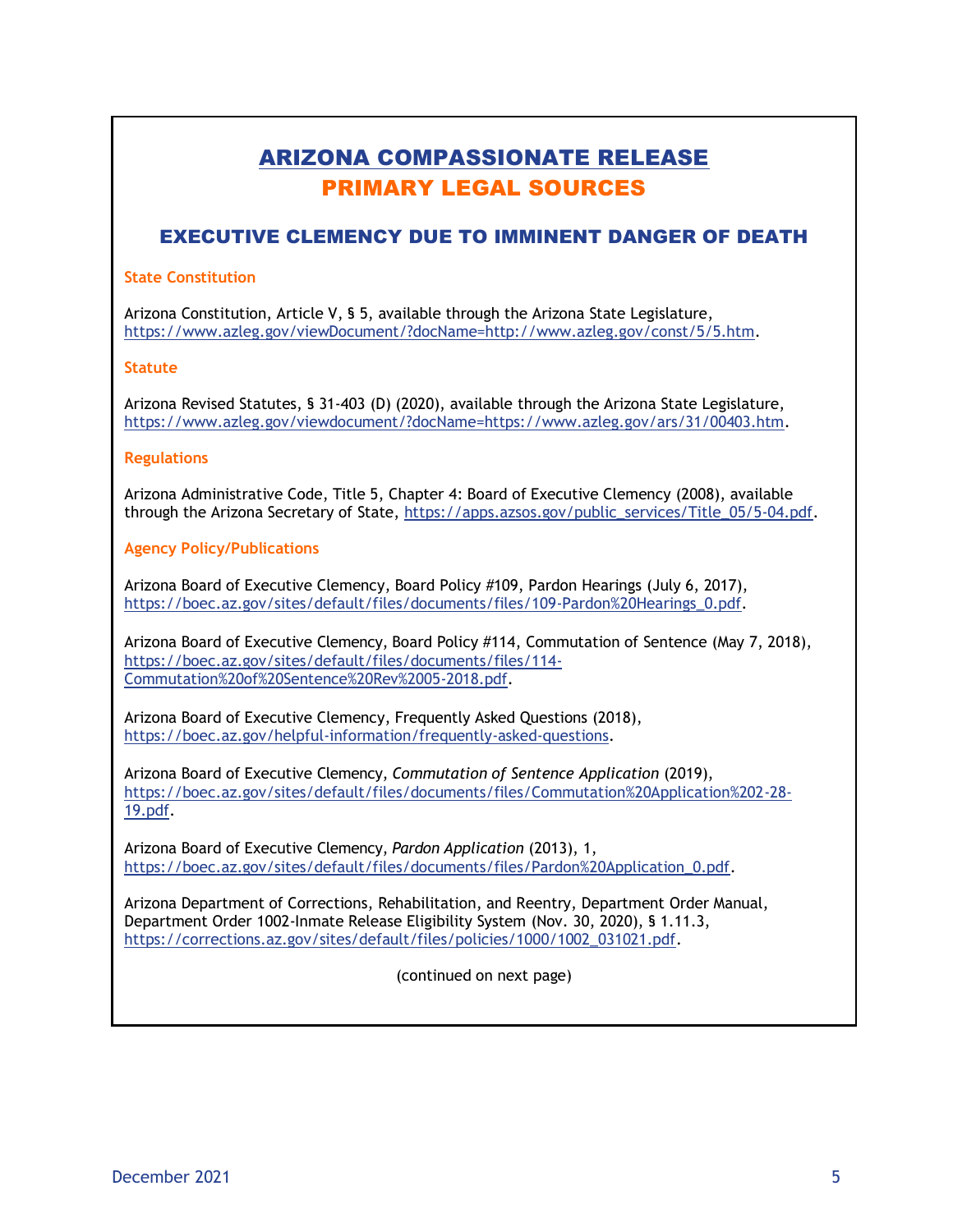## ARIZONA COMPASSIONATE RELEASE PRIMARY LEGAL SOURCES

(continued from previous page)

#### COMPASSIONATE LEAVE

#### **Statutes**

Arizona Revised Statutes, § 31-233 (B) (2020), available through the Arizona State Legislature, [https://www.azleg.gov/viewdocument/?docName=https://www.azleg.gov/ars/31/00233.htm.](https://www.azleg.gov/viewdocument/?docName=https://www.azleg.gov/ars/31/00233.htm)

Arizona Revised Statutes, § 41-1604.11 (B) (2020), available through the Arizona State Legislature, [https://www.azleg.gov/viewdocument/?docName=https://www.azleg.gov/ars/41/01604-11.htm.](https://www.azleg.gov/viewdocument/?docName=https://www.azleg.gov/ars/41/01604-11.htm)

## NOTES

\* *Id. means see prior note.*

 $^1$  Ariz. Rev. Stat. § 31-403 (D).

 $^{2}$  Ariz. Rev. Stat. §§ 31-233 (B) and 41-1604.11 (B).

 $3$  Ariz. Rev. Stat. § 31-403 (D); Arizona Department of Corrections, Rehabilitation, and Reentry, Department Order Manual, Department Order (DOC Order) 1002, § 1.11.3.

<sup>4</sup> DOC Order 1002, § 1.12.2.

<sup>5</sup> Id., Glossary of Terms.

 $^6$  Arizona Board of Executive Clemency (Clemency Board), Board Policy #114, § 114.3.2. See also Clemency Board, *Commutation of Sentence Application*, 2.

7 Clemency Board, *Pardon Application* (2013), 1.

 $8$  Ariz. Rev. Stat. §§ 31-403 (D) and 31-442; DOC Order 1002, §§ 1.11.3.1.3, 1.11.3.1.4, and 1.12.

9 Clemency Board, *Commutation of Sentence Application*.

<sup>10</sup> Clemency Board, *Pardon Application*.

<sup>11</sup> Ariz. Rev. Stat. Ann.  $\S$ § 31-402 (A) and (C).

 $12$  Id. at  $(B)$ .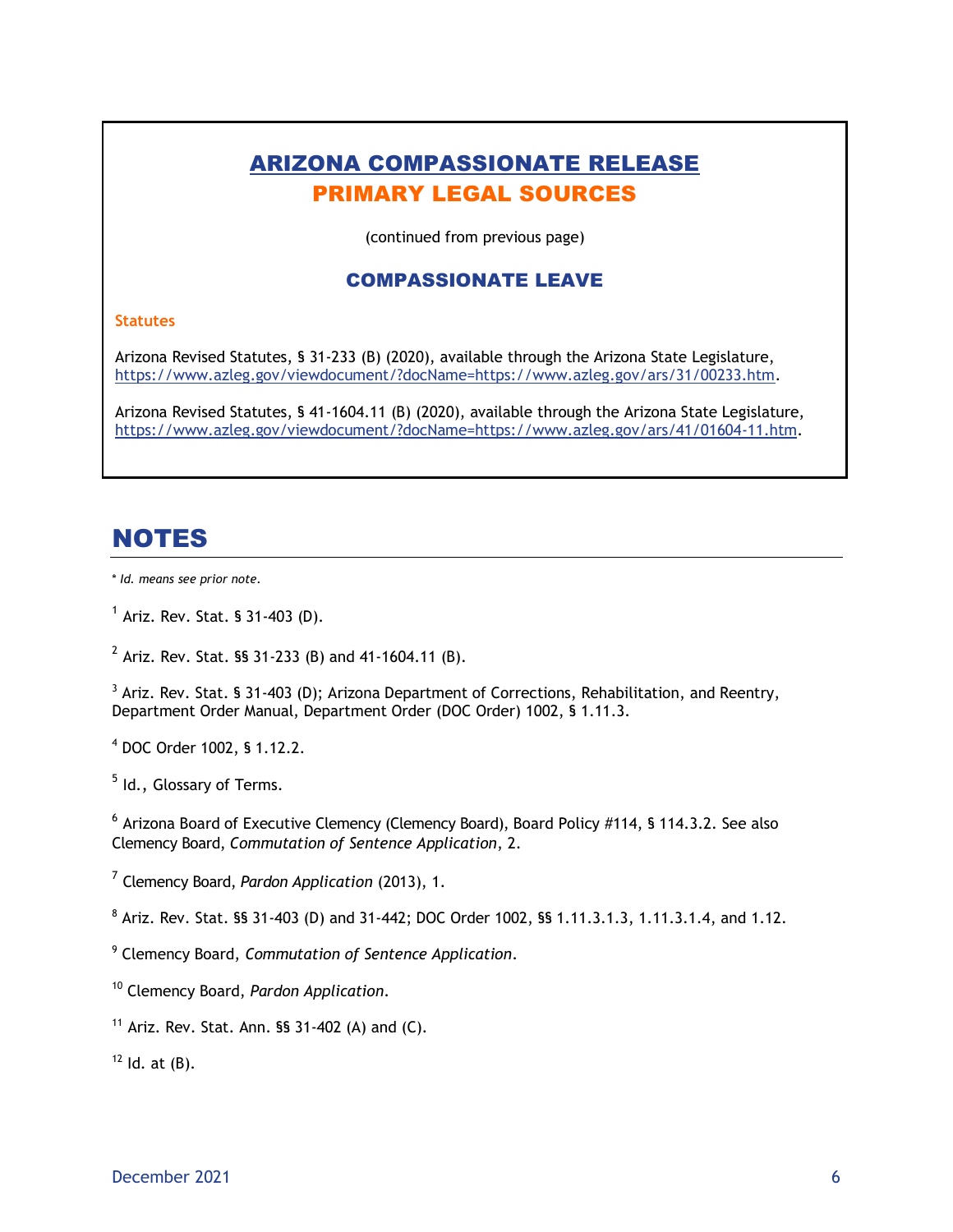DOC Order 1002, § 1.11.3.1.1.

<sup>14</sup> Id. at §§ 1.11.3.1.3 and 1.11.3.1.4.

Id.

Id. at § 1.11.3.2.

Id. at 1.11.3.2.1.

Id. at 1.11.3.2.2.

Id. at 1.11.3.3.

Id. at 1.11.3.4.1.

 $^{21}$  Id.

Id. at 1.11.3.4.2.

Ariz. Const. art. V, § 5; Ariz. Rev. Stat. § 31-443.

<sup>24</sup> Ariz. Rev. Stat. §§ 31-402 (A) and (C). See also Clemency Board, Board Policy #109, Pardon Hearings, and Board Policy #114, Commutation of Sentence.

Ariz. Admin. Code § R5-4-102.

Id.

Board Policy #114, § 114.3, Subsection 3.2.3.

<sup>28</sup> Board Policy #109, § 109.01, Subsection 1.2 (1).

<sup>29</sup> Ariz. Rev. Stat. § 31-411 (I), referencing § 31-411 (H); Board Policy # 109.01, Subsection 1.2.1.

Board Policy #114, § 114.3, Subsection 3.2.2.

<sup>31</sup> Id. at § 114.7, Subsection 7.3. See also Clemency Board, Frequently Asked Questions.

<sup>32</sup> Clemency Board, Frequently Asked Questions.

Ariz. Rev. Stat. § 31-402 (D).

<sup>34</sup> Clemency Board, Frequently Asked Questions.

Id.

Ariz. Rev. Stat. §§ 31-403 (A) through (C); Board Policy #114, § 114.7, Subsection 7.7.1.

Ariz. Rev. Stat. § 31-403 (D); Board Policy #114, § 114.7, Subsection 7.7.2.